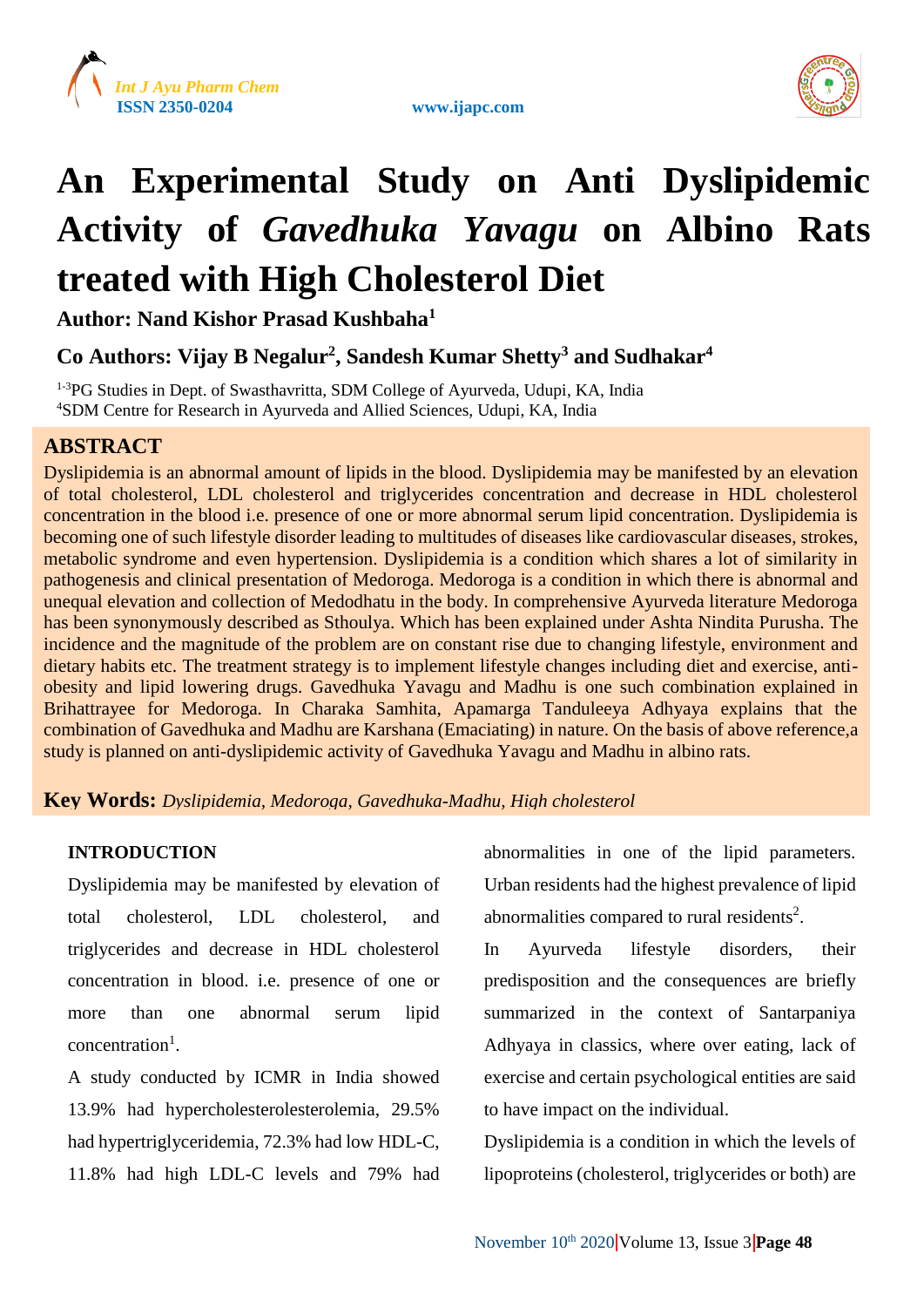

raised in the plasma, which can be co-related to raised 'Medas' in body. Attempts were made by various scholars of Ayurveda to clinically corelate it to Santarpanajanya vyadhis like Sthoulya, Medoroga, Shonitabhishyanda, Dhamnipratichaya etc.

Dyslipidemia is manifested by intake of high fat diet and sedentary lifestyle etc. These Nidana can be compared to use of Snigdha (Oily), Guru (Heavy), Picchila (Slimy) Guna and Chesthadvesha (lack of physical activity) which leads to Medodhatu vikara. All the Santarpanotta Nidana has similar pancha bhoutika composition of Kapha and Meda. So, these Nidanas exposed in excess way leads to increase Kapha and Medas resulting in Medovaha Srotodushti. Similarly increased caloric intake specially the high fatty diet causes dyslipidemia. Dyslipidemia is a turmoil of lipoprotein digestion, which can incorporate over creation or insufficiency of lipoproteins or both. On the off chance that it isn't appropriately overseen, at that point dyslipidemia end up in various conditions like Cerebrovascular accident, Hypertension, cardiovascular disease which may require optional and tertiary treatment and hospitalization. Henceforth viable medications are required which are affordable, sheltered and viable, which ends the prognosis of dyslipidemia in further difficulty and turn around it. Ayurveda emphasis on different 'Shamana yoga' for the treatment of Meda Sleshma vikara. Vikrita Medas, Sleshma can be correlated with pathophysiology of dyslipidemia. There are variety of drugs and Ahara mentioned for

Medodushti and Atisthoulya. Gavedhuka Yvagu and Madhu is one combination explained in Samhita. In Charaka Samhita Apamaga Tanduleeya Adhyaya told that "Gavedhukanam bhristanam karshaniya sa makshika<sup>3</sup>." Madhu is also a dravya advised as a Nityasevaniya dravya and having the property of "Guru Cha Atarpana". Gavedhuka Anna is Karshaniya, Kaphapittahara and Vata Vardhak in nature. It is indicated in Meda, Sleshma and Ama Vikara<sup>4</sup>. Madhu is Guru and Kapha chhedaka in nature<sup>5</sup>. These two drugs are easily available, economic and cost effective; hence Gavedhuka Yavagu and Madhu were selected to assess the safety and efficacy in Dyslipidemia as experimental base. Both drugs are individually Medohara due to their inherent qualities. Considering Medodushti in parlance with Dyslipidemia the study is planned to experimentally evaluate the Antidyslipidemic activity of Gavedhuka Yavagu and Madhu in Wister Albino rats.

# **OBJECTIVES**

1. To evaluate Anti-dyslipidemic activity of Gavedhuka Yavagu with Madhu in Albino rats.

2. To evaluate Anti-dyslipidemic effect of Gavedhuka Yavagu in Albino rats.

3. To evaluate the safety and efficacy of Gavedhuka yavagu with Madhu in Albino rats.

# **MATERIALS AND METHODS STUDY DESIGN**

It is a randomized experimental trial. 30 rats are allocated into 5 groups.The first group or normal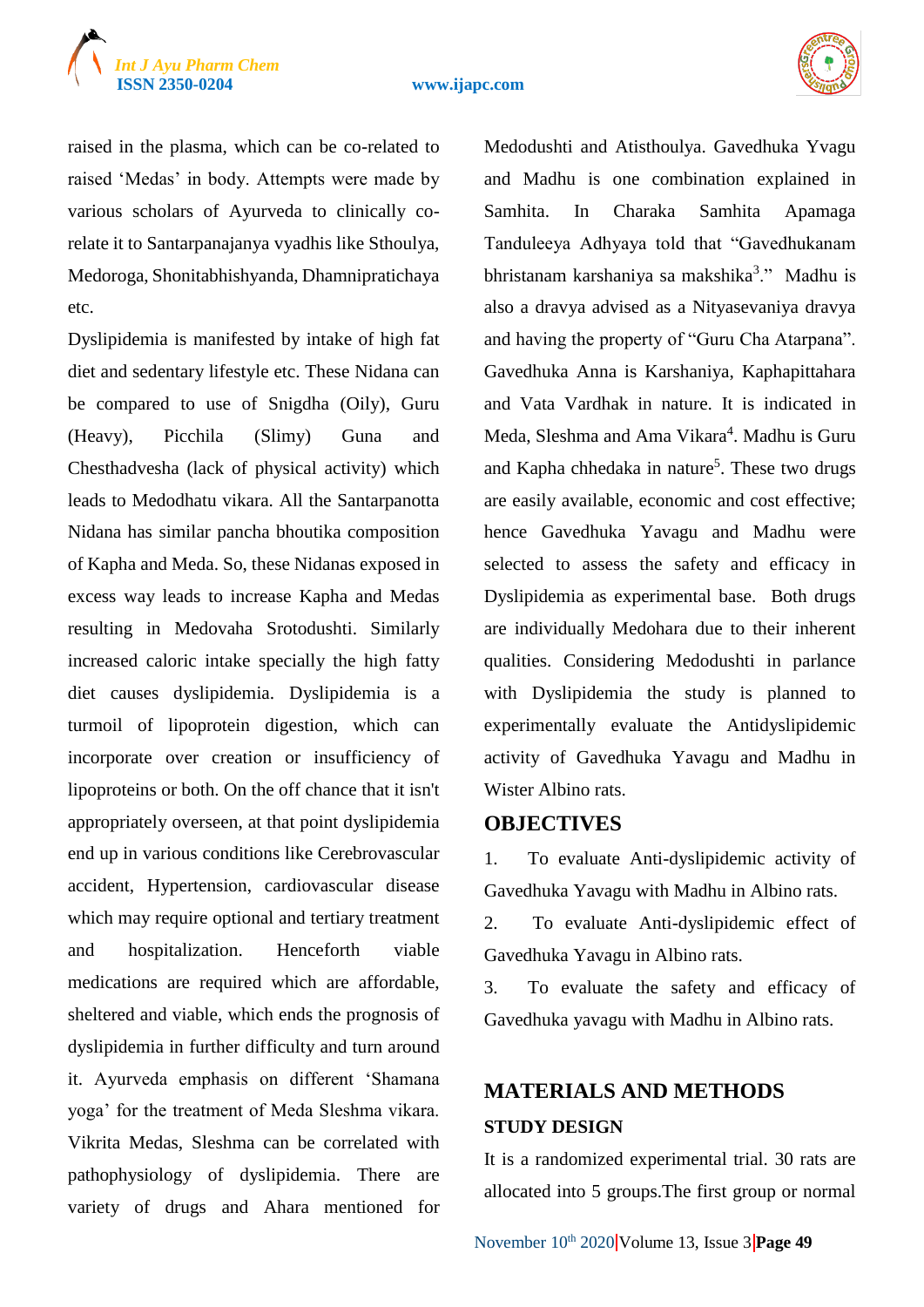



control group rats were administered with normal diet and water. The second or positive control group rats were administered with hyper lipidemic diet that contain 40 % cholesterol suspension in hydrogenated vegetable oil. The suspension was administered at a dose of 1ml/100g rat, daily for 28 consecutive days, orally, in the morning and evening sessions. The third group or the standard group was administered with atorvastatin 5mg/kg along with hyper lipidemic diet. The fourth group was given Gavedhuka Yavagu at a dose of  $0.00432 \times$  body weight of rats in gram in morning session and the cholesterol suspension in the morning and evening sessions. The fifth group rats **Table 1** Grouping of Animals

was given Gavedhuka Yavagu at a dose of 0.00432×body weight of rats in gram and *Madhu* at a dose of weight of the rats divided by 100 in morning session and the cholesterol suspension in the morning and evening sessions, following the Animal dosage formula for 28 consecutive days along with the normal diet. On  $28<sup>th</sup>$  day after overnight fasting, the animals were sacrificed with ether overdose after collecting the blood from retro- orbital plexus. Liver, kidney and heart were excised out, cleaned, weighed and transferred to 10% formalin solution and sent for histopathological investigations.

| Group | No. of rats | <b>Diet</b>                                                              |  |
|-------|-------------|--------------------------------------------------------------------------|--|
|       |             | Normal diet                                                              |  |
|       |             | High cholesterol diet                                                    |  |
|       |             | Atorvastatin and High cholesterol diet                                   |  |
|       |             | Gavedhuka Yavagu and high cholesterol diet                               |  |
|       |             | <i>GavedhukaYavagu</i> along with <i>Madhu</i> and High cholesterol diet |  |
|       |             |                                                                          |  |

# **Drug Selection:**

1. *Gavedhuka* seeds has been taken from Herbarium & Botanical Garden Pilikulla and Shiradi forest, Mangalore. Authentication is done by Dept. of Pharmacognosy, SDM centre for research in Ayurvedic and Allied sciences, Udupi.

2. *Madhu* is collected from genuine sources and authentication is done by Dept. Of Pharmacognosy, SDM centre for research in Ayurvedic and Allied sciences, Udupi.

# **Dose Selection:-**

The dose selection was done on the basis of body surface area ratio using the table of Paget and Barnes. It was done as follows.

Human Dose of *Yavagu*: 1 Pala (48ml)

Dose for rats: Human dose×0.018×5×wt.

Dose of *Gavedhuka Yavagu* = 48 ×0.018×5/1000g

 $= 4.32/1000g$ 

 $= 0.00432 \times$ body wt.

of rat in gram

of the rat/ 1000g

| Dose of Madhu       | $=$ Body wt. of Rat/100 (ml) |
|---------------------|------------------------------|
| Dose of cholesterol | $=$ Body wt. of              |
| rat/ $100$ (ml)     |                              |

# **Route of Drug Administration:**

The test drugs were administered according to the body weight of the animals by oral route with help of gastric catheter.

# **Inclusion criteria:-**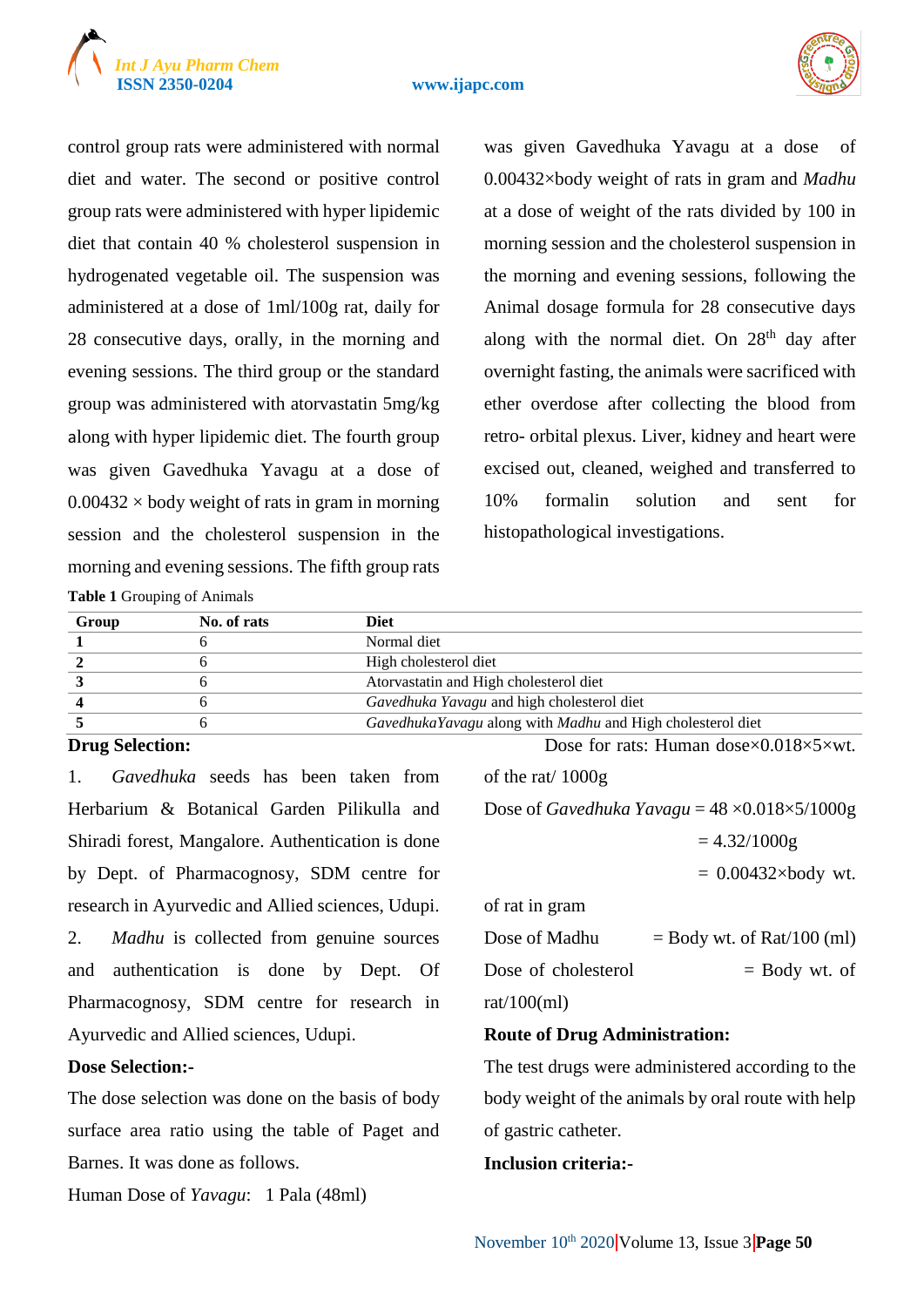



Not less than eight week old healthy albino rates of either sexes weighing about 150- 250g were selected and categorized them in group randomly.

# **Exclusion criteria:-**

Diseased rats, rats under trial for other experiments, pregnant rats and below 150g and more than 250g.

# **Ponderal changes:-**

Weight of organs like Heart, Liver and Kidney were recorded and expressed and in terms of relative values.

# **Clinical chemistry:**

Blood collected from the orbital plexuses, serum were separated and analysed for the following parameters in each animal (collected at the end of the study or at the time of sacrificing moribund or intercurrently ill animals. The animals were subjected to overnight fasting)

# **Serum Bio- Chemical Parameters:**

For estimation of bio-chemical parameters, Serum was separated from collected blood and requisite quantity of serum was fed to the auto analyzer which was automatically drawn into the instrument for estimating different parameters. Bio-chemicals parameters like Blood sugar, Serum cholesterol, Serum Triglyceries, Serum HDL-cholesterol, Serum LDL-cholesterol, Blood urea, Serum creatinine, Serum Glutamic oxaloacetic transaminase (SGOT), Serum Glutamic Pyruvic transaminase(SGPT) activity, Total protein, Serum Albumin, Serum Alkaline Phosphate activity, Total bilirubin, Direct bilirubin were estimated. Serum (LDL +VLDL) was calculated by subtracting HDL cholesterol

value from total cholesterol instead of using both values separately, as in rats whose serum cholesterol is <100mg/dl Fried Wald formula over estimates LDL levels.

# **STATISTICAL TEST:**

The data were generated and analyzed by employing one way ANOVA with Dunnet's multiple 't' test as post hoc test.

# **OBSERVATIONS & RESULTS**

**Table 2** Effect of *Gavedhuka Yavagu* and *Gavedhuka Yavagu - Madhu* on Cholesterol level

| <b>Groups</b>                    | Cholesterol(mg/dl) | % change              |  |
|----------------------------------|--------------------|-----------------------|--|
| <b>Normal control</b>            | $76.33 \pm 7.64$   |                       |  |
| <b>Cholesterol</b>               | $100.2 \pm 7.88$   | $31.27 \text{ n}$     |  |
| control                          |                    |                       |  |
| <b>Standard</b>                  | $54.8 \pm 2.13***$ | $45.30 \downarrow \#$ |  |
| Gavedhuka                        | $108.5 \pm 7.44$   | $8.28$ 1#             |  |
| Yavagu                           |                    |                       |  |
| Gavedhuka                        | $65 \pm 5.11***$   | $35.12 \downarrow \#$ |  |
| Yavagu Madhu                     |                    |                       |  |
| Arrest Andrew Arrivers<br>------ |                    |                       |  |

Data:  $MEAN \pm SEM$  \*\*\* $P < 0.001$ 

@ - Compared with normal control

# - Compared with cholesterol control

The data shows that due to hyperlipidemic diet there was increased in serum cholesterol level in cholesterol control group when compared to the normal group. Observed increase was found to be statistically not significant

The data shows there was decrease in serum cholesterol level in standard and *Gavedhuka Yavagu* along *Madhu* group and increase in *Gavedhuka yavagu* group when compared to the cholesterol control group.

Observed decrease in serum cholesterol level in standard and *Gavedhuka Yavagu* along with *Madhu* was found to be statistically very significant and increase in serum cholesterol level in *Gavedhuka Yavagu* group was found to be not significant.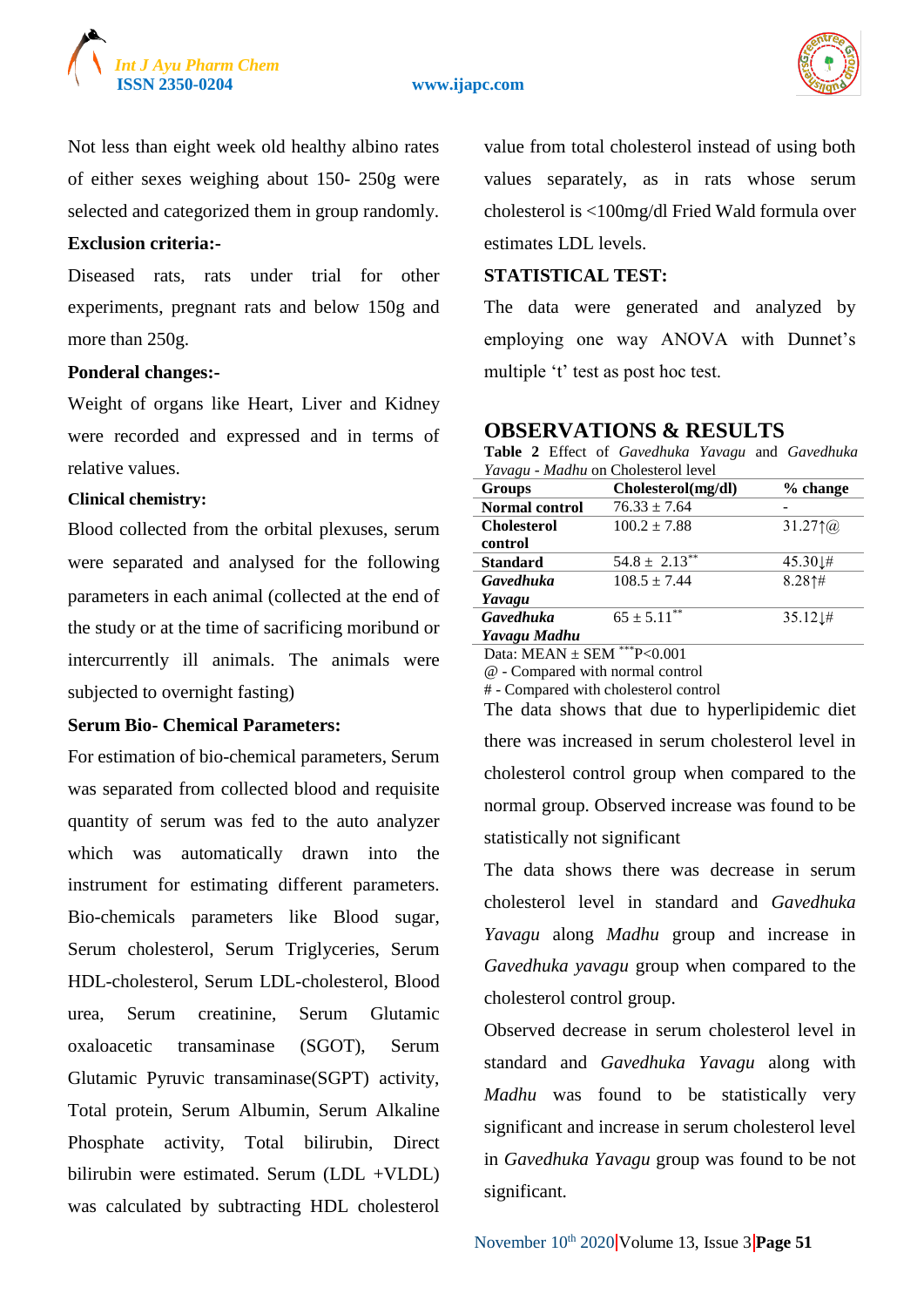



| <b>Groups</b>              | Triglycerides (mg/dl) | % change                      |
|----------------------------|-----------------------|-------------------------------|
| <b>Normal control</b>      | $98.5 \pm 6.29$       | ۰.                            |
| <b>Cholesterol control</b> | $179.8 \pm 50.26$     | 82.53 $\uparrow$ ( <i>a</i> ) |
| <b>Standard</b>            | $105 \pm 6.26$        | $41.60 \downarrow \#$         |
| GavedhukaYavagu            | $226.66 \pm 75.21$    | 26.061#                       |
| Gavedhuka Yavagu + Madhu   | $178 \pm 11.40$       | $1.00 \downarrow \#$          |
|                            |                       |                               |

### **Table 3** Effect of *Gavedhuka Yavagu* and *Gavedhuka Yavagu - Madhu* on Triglycerides level

Data:  $MEAN \pm SEM$  P > 0.05

The data shows that due to hyperlipidemic diet there was increased in serum triglycerides level in cholesterol control group when compared to the normal control group. Observed increase was found to be statistically not significant.

The data shows was the decrease in serum triglycerides level in standard group and *Gavedhuka Yavagu* along with Madhu group and an increase in Gavedhuka Yavagu group when compared to the normal control group. Observed decrease and increase was found to be statistically not significant.

|  |  | Table 4 Effect of Gavedhuka Yavagu and Gavedhuka Yavagu - Madhu on HDL cholesterol level |  |
|--|--|------------------------------------------------------------------------------------------|--|
|  |  |                                                                                          |  |

| <b>Groups</b>              | <b>HDL Cholesterol</b><br>(mg/dl) | $%$ change                |  |
|----------------------------|-----------------------------------|---------------------------|--|
| <b>Normal control</b>      | $36.33 \pm 4.27$                  | $\overline{\phantom{0}}$  |  |
| <b>Cholesterol control</b> | $43.6 \pm 5.52$                   | $20.01\,\uparrow\!\omega$ |  |
| <b>Standard</b>            | $61.8 \pm 6.08$                   | $41.74$ 1#                |  |
| Gavedhuka Yavagu           | $76.5 \pm 10.75***$               | $75.45$ <sup>#</sup>      |  |
| Gavedhuka Yavagu Madhu     | $51.33 \pm 3.39$                  | $17.72$ 1#                |  |

Data:  $MEAN + SEM$ <sup>\*\*</sup> $P < 0.001$ 

The data shows that due to hyperlipidemic diet there was increase in serum HDL level in cholesterol control group when compared to the normal control group. Observed increase was found to be statistically not significant. The data shows there was increase in serum HDL level in standard, *Gavedhuka Yavagu* and *Gavedhuka Yavagu* along with *Madhu* group when compared to the cholesterol control group. Observed increase in HDL level in Gavedhuka was found to be statistically very significant.

**Table 5** Effect of *Gavedhuka Yavagu* and *Gavedhuka Yavagu - Madhu* on LDL cholesterol level

| <b>Groups</b>              | <b>LDL</b> Cholesterol | $%$ change                  |
|----------------------------|------------------------|-----------------------------|
|                            | (mg/dl)                |                             |
| <b>Normal control</b>      | $21.16 \pm 9.81$       | $\overline{\phantom{a}}$    |
| <b>Cholesterol control</b> | $21.8 \pm 3.15$        | $3.02\uparrow$ ( <i>a</i> ) |
| <b>Standard</b>            | $28.32 \pm 5.55$       | 29.901#                     |
| Gavedhuka Yavagu           | $5.8 \pm 1.80$         | $73.39 \downarrow \#$       |
| Gavedhuka Yavagu Madhu     | $11.2 \pm 0.69$        | $48.62 \downarrow \#$       |

Data:  $MEAN + SEM$  P $> 0.05$ 

The data shows that due to hyperlipidemic diet there was increase in serum LDL level in cholesterol control group when compared to the normal control group. Observed increase was found to be statistically not significant.

The data shows there was increase in serum LDL level in standard group and decrease in *Gavedhuka Yavagu* and *Gavedhuka yavagu* along with *Madhu* group when compared to the cholesterol control group.

November  $10^{th}$  2020 Volume 13, Issue 3 Page 52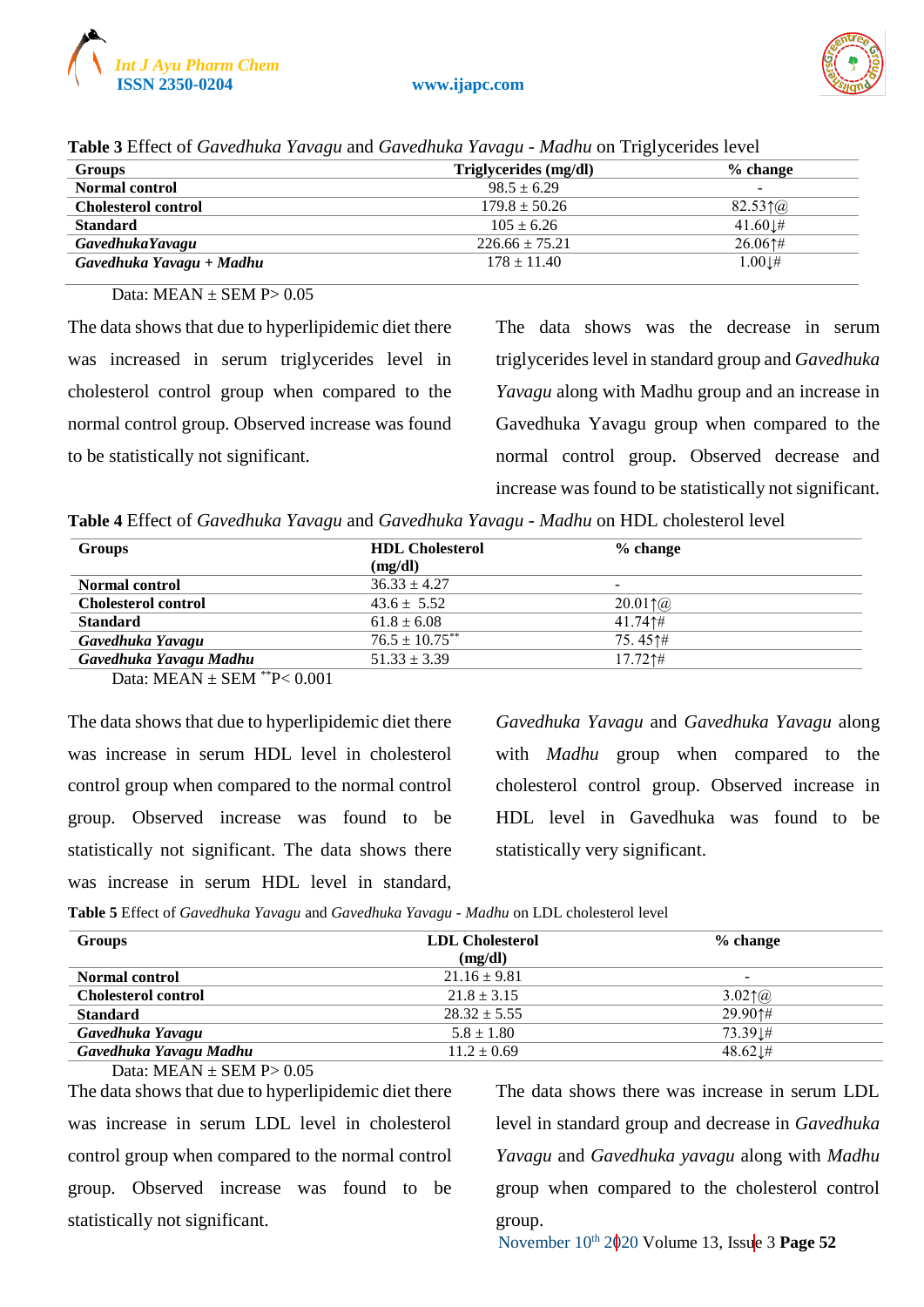



# Observed increased in LDL level in standard

# and *Gavedhuka Yavagu* along with *Madhu*

group and decreased in *Gavedhuka Yavagu*

was also statistically not significant.

**Table 6** Consolidated statement of biochemical parameters on administration of *Gavedhuka yavagu* and *Gavedhuka yavagu* along with *Madhu*

| <b>Parameters</b>        | with<br><b>Compared</b>                      | Compared with cholesterol control |                                         |                                                                  |
|--------------------------|----------------------------------------------|-----------------------------------|-----------------------------------------|------------------------------------------------------------------|
|                          | normal control<br><b>Cholesterol control</b> | <b>Cholesterol</b><br>+standard   | <b>Cholesterol</b><br>+Gavedhuka yavagu | <b>Cholesterol</b><br>$+$<br>Gavedhuka<br>yavagu<br><b>Madhu</b> |
| <b>Serum cholesterol</b> | <b>NSI</b>                                   | SD.                               | <b>NSI</b>                              | SD                                                               |
| <b>Triglycerides</b>     | <b>NSI</b>                                   | <b>NSD</b>                        | <b>NSI</b>                              | <b>NSD</b>                                                       |
| <b>HDL</b>               | <b>NSI</b>                                   | NSI                               | SI                                      | <b>NSI</b>                                                       |
| <b>LDL</b>               | <b>NSI</b>                                   | NSI                               | <b>NSD</b>                              | <b>NSD</b>                                                       |
| Serum urea               | SD                                           | NSI                               | <b>NSI</b>                              | <b>NSD</b>                                                       |
| <b>Serum creatinine</b>  | <b>NSI</b>                                   | <b>NSD</b>                        | <b>NSD</b>                              | <b>NSD</b>                                                       |
| <b>Blood Sugar</b>       | SI                                           | <b>NSD</b>                        | <b>NSD</b>                              | <b>NSD</b>                                                       |
| <b>SGOT Activity</b>     | SI                                           | SD.                               | <b>NSD</b>                              | SD                                                               |
| <b>SGPT Activity</b>     | SI                                           | <b>NSD</b>                        | <b>NSD</b>                              | <b>NSD</b>                                                       |
| <b>ALP Activity</b>      | SI                                           | <b>SD</b>                         | <b>SD</b>                               | <b>SD</b>                                                        |
| <b>Total protein</b>     | <b>NSD</b>                                   | <b>NSI</b>                        | <b>NSI</b>                              | <b>NSI</b>                                                       |
| <b>Albumin</b>           | <b>SD</b>                                    | SI                                | SI                                      | <b>NSI</b>                                                       |
| <b>Total bilirubin</b>   | <b>NSI</b>                                   | <b>NSD</b>                        | <b>NSI</b>                              | <b>NSI</b>                                                       |
| Direct bilirubin         | <b>NSD</b>                                   | <b>NSI</b>                        | <b>NSI</b>                              | <b>NSI</b>                                                       |
| Wt. of Liver             | <b>SD</b>                                    | SI                                | <b>NSI</b>                              | <b>NSI</b>                                                       |
| Wt. of Kidney            | <b>NSI</b>                                   | <b>NSI</b>                        | <b>NSD</b>                              | <b>SD</b>                                                        |
| Wt. of Heart             | <b>NSI</b>                                   | <b>NSI</b>                        | <b>NSD</b>                              | SD                                                               |

(SD – Significantly decrease, SI- Significantly increase, NSI- non significantly increase, NSD- non significantly decrease)

# **DISCUSSION**

Any idea or statement emerged from classical and experimental study can simplest be regularly occurring if there is right reasoning (*Tarka*) of the observations. In keeping with ancient studies methodology, earlier than establishing any concept, *Upanaya* (dialogue) is previous step to *Nigmana* (end). Dialuge is a procedure of reexamining and forms the bottom for conclusion. In spite of detailed literature and experimental study, a concept is ordinary must effective after the right reasoning of statement. *Acharyas* used their way of experimentation and reseaches throughout their length for the upliftment of our technological know – how. *Charaka* says in sutrasthana 10<sup>th</sup> chapter that the ones by myself are smart who act after research. Even he noted about testing tablets and food in animals earlier than administreting to human. *Sushruta Samhita* has dealt with animal experiment by way of devoting a separate bankruptcy-*Yogya Vidhi*. It's miles said that any process, which is to be accomplished on person, have to undergo trial on animals or other things, having similar traits. Additionally in *kalpasthana* of *Sushruta Samhita* there may be comparable discussion dealing with the observations of animal experiments. For this reason earlier than administering any drug to human it's miles proper to test the same on lower animals.

November  $10^{th}$  20 20 Volume 13, Issue 3 Page 53 As a consequence of medical clarification of any phenomena experimentation is essential.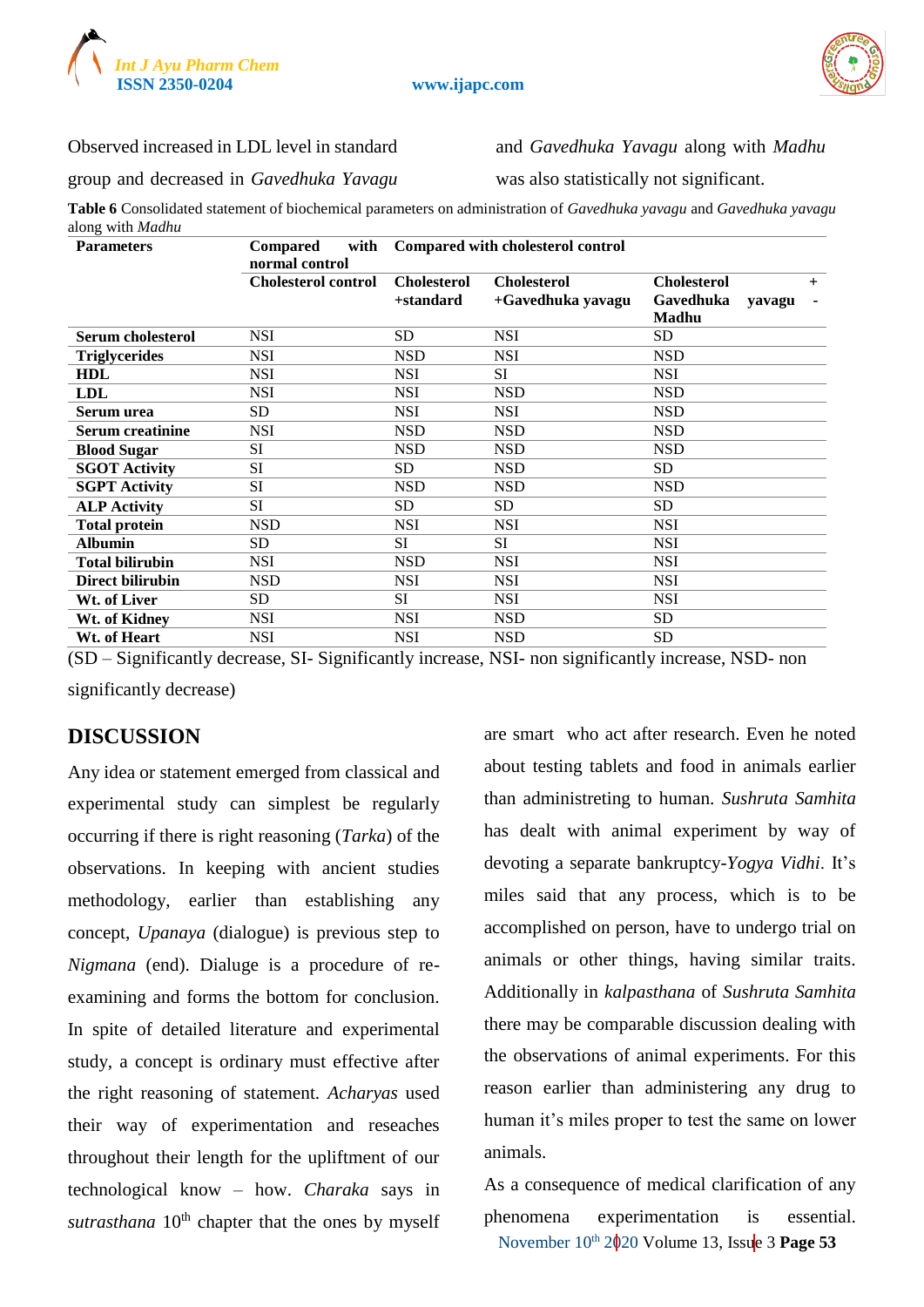# *Int J Ayu Pharm Chem*





Although the richness and potential of Ayurveda is well known even to not unusual people, it's for constantly considered better to establish such a knowledge based on experimental findings, that is the grasp key to make such information great to indicates its depth of knowledge and desirable to everywhere in the world.There are many concepts in *Ayurveda* which need distinctive scrutiny to evaluate their application within the discipline of technology. Among them one concept in *Medoroga*. *Medoroga* is the most important problem which this era is going through. This is mainly due to our existence and meal habits.

# **Effects of Gavedhuka Yavagu- Madhu on lipid profile (Table no. 2,3,4,5)**

Administration of hyperlipidemic diet lead to nonsignificant elevation in serum cholesterol, Triglycerides, HDL, and LDL. These hyperlipidemic diet induced changes were significantly reversed by the administration of *Gavedhuka Yavagu- Madhu*, thus providing evidence for its efficacy in reversing the dyslipidemia induced changes. The above information shows that *Gavedhuka Yavagu-Madhu* have very good potential as dietary intervention for the treatment of hyperlipidemic condition. It would be interesting to analyse the probable mechanisms involved in this effect. This can be done by focusing on the mechanisms of action of atorvastatin. Atorvastatin are competitive inhibitors of HMG-CoA reductase, the rate limiting step in cholesterol synthesis. In response to decreased cholesterol production, the number and activity of LDL receptors are

upregulated, stimulating removal of circulatory LDL. Statins also have modest effect on HDL levels in the same way *Gavedhuka Yavagu-Madhu* have also same action on reduce the LDL, cholesterol which might have been cause of the observed increase HDL in positive control group. High amounts alpha- sitosterol, beta- sitosterol, stigmasterol present in Gavedhuka may be responsible for the hyperlipidemic effect.<sup>6</sup> Literature revels that on increase in HDL cholesterol and decrease in Total cholesterol, LDL cholesterol and TG is associated with a decrease in the risk of ischemic heart diseases. In general, consumption of more fat may lead to the increased VLDL, resulting in the formation of maximum amounts of LDL which may stick to the walls of the blood vessels causing blockages for the normal flow of blood. The strong association between the risk of coronary artery diseases (CAD), high level of LDL-C and low levels of HDL-C has been well established.

The results showed that *Gavedhuka Yavagu-Madhu* produced a significant reduction in cholesterol and plasma triglycerides levels. The reduction of total cholesterol by the *Gavedhuka Yavagu- Madhu* may be associated with a decrease of LDL, which is the ultimate aim of many hypolipidemic agents. It may also be suggested that cholesterol lowering activity of the *Gavedhuka Yavagu- Madhu* may increase the faecal exertion of bile acids and neutral sterols with the consequent reduction of hepatic cholesterol because of its use in the biosynthesis of these bile acids. These fractions also slow down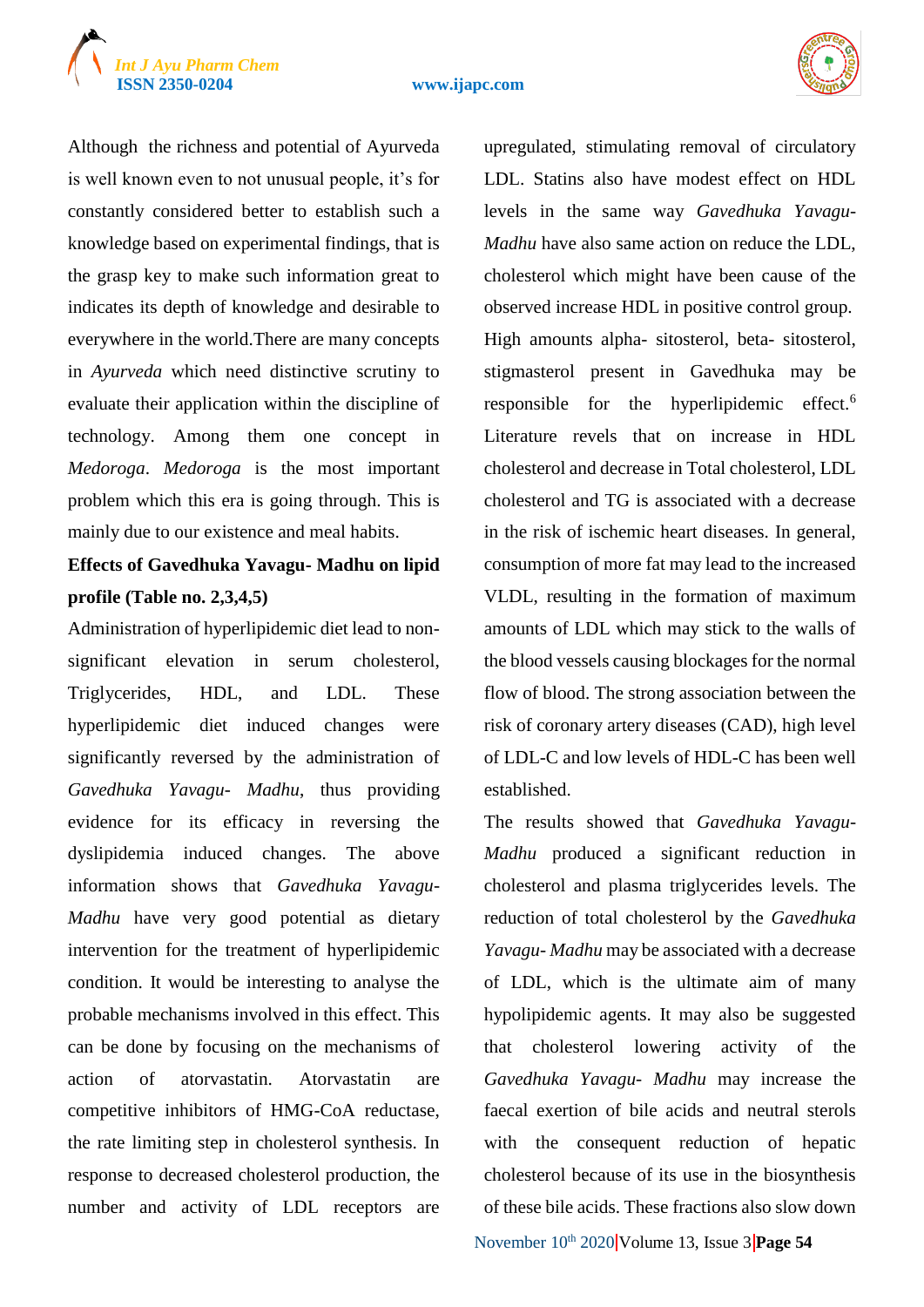



the rate of diffusion through the intestinal mucosa thereby reducing the absorption of cholesterol and triglycerides. Anti-oxidant constituents of *Gavedhuka Yavagu- Madhu* also present the endogenous oxidation of cholesterol resulting in decrease in the concentration of low density lipoprotein and again conform the hyperlipidemic activity.

Park Y et al studied the effects of Coix lacrymajobi on lipid metabolism in Sprague Dawley male rats. They found that it may have an inhibitory action on cholesterol synthesis in liver, a facilitating effect on the biliary exertion of triglycerides, and an accelatory action as phospholipid synthesis in liver. Kim S. O. et al found that the crude extract of seeds could modulated the expression of leptinand TNF-alpha and reduced body weights, food intake, fatisize, adipose tissue mass and serum hyperlipidemia in obese rats. Based on this they suggested that it could be considered for use in antiobesity therpy. They further found that the water extracts of the seed exhibit anti- obesity activity through regulatory neuroendocrine activity in the brain. Huang BW et al the effect of Coix lacryma- jobi seeds oil on plasma lipids, insulin and leptin in rats and found it could decrease low density lipoprotein cholesterol (LDL-C), insulin, and leptin and thiobarbituric acid reactive substance (TBARS) concentrations after 4 weeks of feed.

As part of biomarkers assessment –total protein, serum albumin, SGOT, SGPT activity was measured as on index of liver function along with serum bilirubin level, serum urea and creatinine activity was assessed as a measure of kidney function. Disturbance in the tissue integrity especially of liver would get reflected in the form of elevation. The serum SGPT, SGOT and ALPase activity were found to be significantly elevated due to hyperlipidemic diet.

Serum bilirubin is normally tested through serum total bilirubin and serum direct bilirubin. Increased level of total bilirubin suggest heamolysis. Decreased direct bilirubin indicates excessive excretion of bilirubin through bile and urine. In present study also impaired bile pigment metabolism seen but effect was significantly reversed by *Gavedhuka Yavagu – Madhu* in comparison to positive control. The above effects of hyperlipidemic diet are indicative of impaired liver functions. Most of these parameters were found to be reversed by *Gavedhuka Yavagu – Madhu* combined group. *Gavedhuka Yavagu* alone has non-significant effect. The observed effect may be the result at the reversal at the hyperlipidemic diet induced changes or they may be a hepatoprotective component also. It is to be noted that pondarable as well as histopathological changes induced by the hyperlipidemic diet were also reversed by the combined treatment providing strong experimental basis for the classical medication of this diet for the treatment of *Medoroga.*

November 10<sup>th</sup> 2020 Volume 13, Issue 3 **Page 55** Β-sitosterol and citric acid present in *Gavedhuka* has been reported to produce anti Proliferative and antioxidant properties in a number of in vitro and small animal models respectively. The antiproliferative properties of β-sitosterolmay be due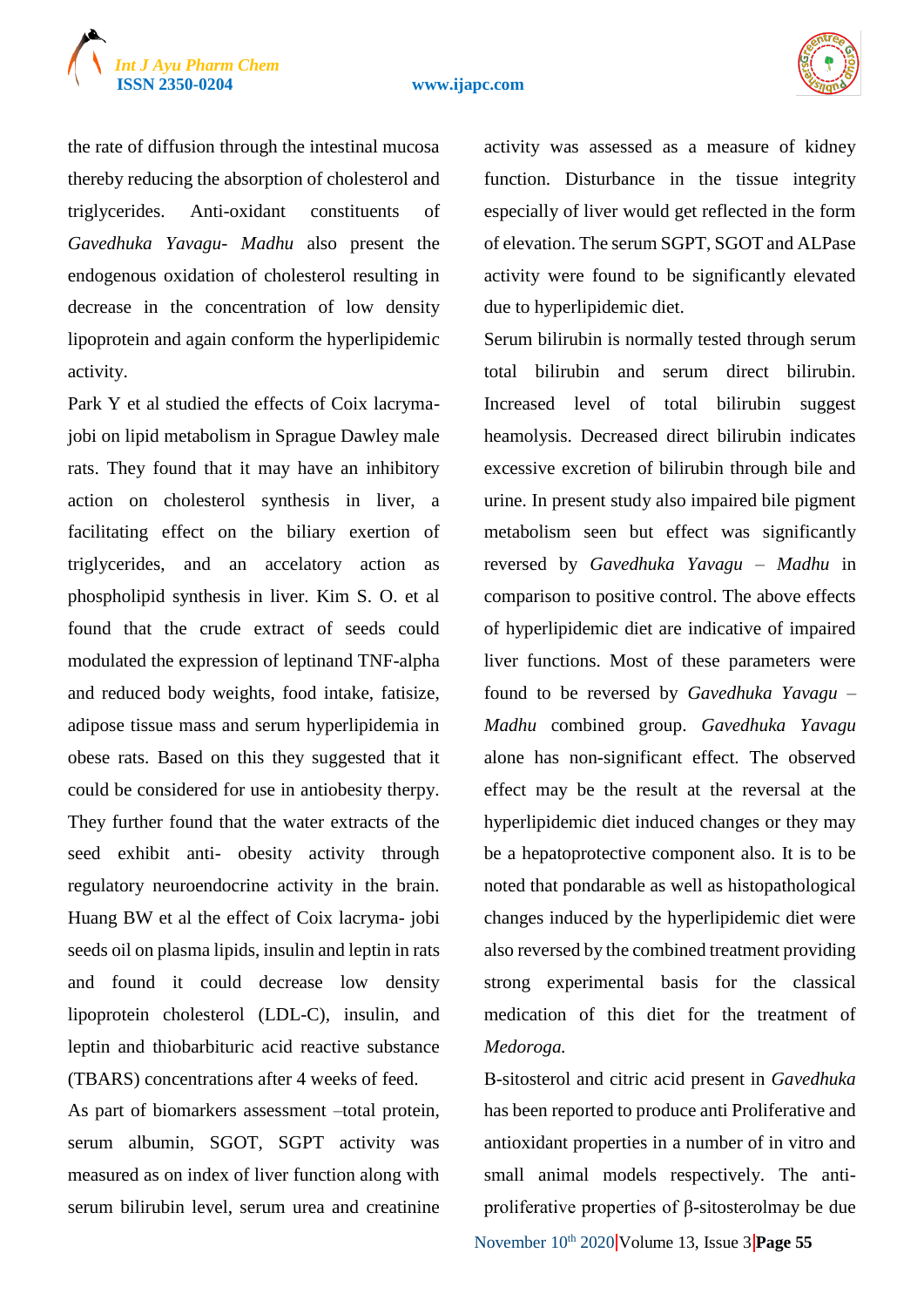

to its ability to directly inhibit the DNA binding of certain carcinogens, including nitrosamines and polyayalic aromatic hydrocarbons. Citric acid has a chemo protective effect in cellular models by reducing oxidative stress.

# **Serum urea:**

Generally, Urea is produced from the catabolism of various muscle proteins and amino acids. Large amount of ammonia produced from various metabolic reactions is harmful for the body. So, it is degraded into urea in order to reduce its toxicity effect in body and is circulated through blood. This urea helps in metabolism of nitrogen containing compounds, reabsorptions of water, carries nitrogenous waste and helps in the countercurrent exchange system. *Gavedhuka Yavagu-Madhu* shows non- significantly reduced serum urea level compared with positive control group. This is indicative of impact on nitrogen metabolism.

# **Effect on serum creatinine:**

Generally, Creatinine is a breakdown product of creatinine phosphate in muscle metabolism. It is synthesized in the liver from the mythylation of Glycocyamine, transported through the blood to organ such as brain and muscle, undergo phosphorylation and becomes phosphocreatine is catalysed by creatinine kinase into creatinine, which is removed through kidney by tubular secretion. A rising level in creatinine in the blood stream indicates a decline in the Kidney's capacity to filter blood. Feeding of hyperlipidemic diet leads to non-significantly increase the serum creatinine level and significantly decrease in serum urea indicates that this diet did cause impairment of kidney function. These hyperlipidemic diet induced changes were nonsignificantly reversed by the administration of *Gavedhuka Yavagu- Madhuu*, thus providing evidence for its efficacy in reversing the dyslipidemia induced changes in the level of creatinine.

# **Effect on blood Sugar level:**

*Gavedhuka Yavagu- Madhu* reduced blood sugar level compared with positive control group. This effect was moderate and non- significant. This moderate effect may be useful to improve insulin sensitivity. Β-sitosterol and stigmasterol isolated from Coix lacryma-jobi has been shown to antihyperglycemic activity. Stigmasterol reduced serum glucose concentrations by reducing the activity of hepatic glucose-6-phosphate with concomitant increase of circulating insulin level. Β-sitosterol has been also demonstrated to reduce serum glucose concentration both in normal and hyperglycemic rats by improving the oral glucose test with an increase in glucose – induced insulin secretion. Since this phytochemical is present in *Gavedhuka* it might have such an enzyme activity inhibitory effect. It may be useful in the treatment of obesity induced diabetes mellitus.

# **Weight of the kidney and Heart:**

November 10<sup>th</sup> 2020 Volume 13, Issue 3 **Page 56** Administration of hyperlipidemic diet lead to nonsignificant elevation in weight of the kidney and heart .These hyperlipidemic diet induced changes in were non significantly reversed by administration of *Gavedhuka Yavagu- Madhu* and Significantly reversed by administration by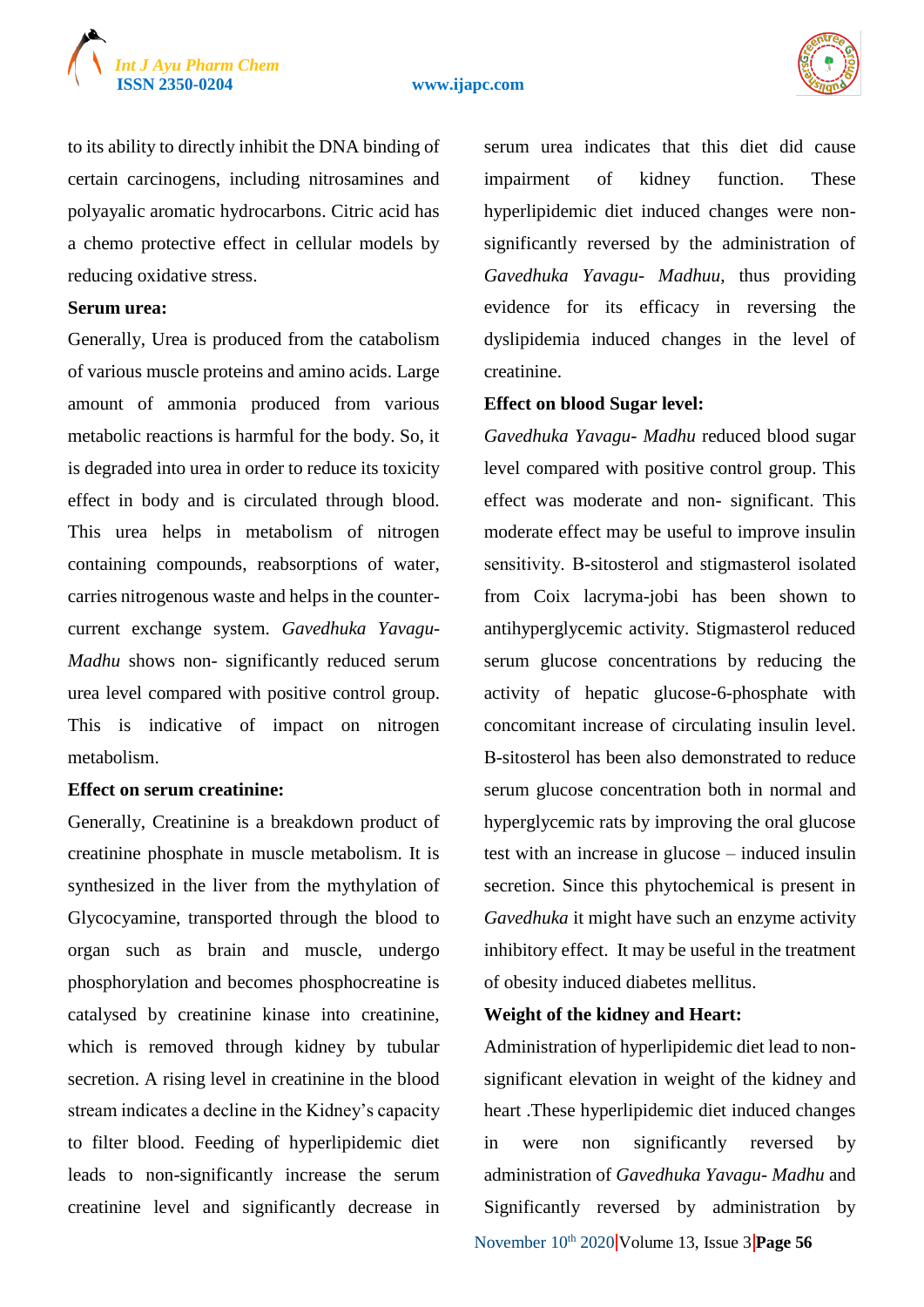# *Int J Ayu Pharm Chem*

### **ISSN 2350-0204 www.ijapc.com**



*Gavedhuka Yavagu*, thus providing evidence for its efficacy in reversing the dyslipidemia induced changes. High cholesterol diet contribute to both atherosclerosis and glomerulosclerosis as cholesterol relocates to and accumulates in renal and vascular tissues. Due to excess deposition of cholesterol in renal and vascular tissue the weight of the kidney and heart may be elevated. High level of α-sitosterol, β-sitosterol and stigmasterol present in *Gavedhuka* may be decreased the elevated cholesterol and due to decrease in cholesterol level may be also decreases the weight of kidney and heart respectively.

# **Weight of the liver:**

Administration of high cholesterol diet lead to significant decrease in weight of the liver. These hyperlipidemic diet induced changes were nonsignificantly reversed by *Gavedhuka Yavagu-Madhu* and *Gavedhuka Yavagu*, thus providing evidence for its efficacy in reversing the dyslipidemic induced changes.

# **Discussion on histological examination:**

Histological examination of heart, kidney and liver showed that hyperlipidemic diet in present study were seen moderate degenerative changes (1 rat) in positive control group of heart in the form of degeneration with vacuolation of cardiac muscle and inflammation seen in one tissue section and mild degenerative changes were seen in kidney of positive control group in form of very few tubules in all section are degenerated with vacuolated cytoplasm and pyknotic nuclei. 1 section showed inflmatory cells.

However, mild to severe degeneration were seen in the liver of positive control group in the form of sinusoidal dialation, congestion and inflammation. Degenerated cells were also seen.

No toxic changes were seen and protection and protection seen in the form of no degeneration, necrosis and inflammation in most of the tissue section compared with positive control group 1 rat section showed mild degenerstive changes in heart of *Gavedhuka yavagu* and *Gavedhuka Yavagu – Madhu* group.

Mild degenerative changes were seen in the form of degenerated tubules similar to positive control groups and 1 section did not show any degenerated tubules in kidney of *Gavedhuka Yavagu* group and no degeneration to modrate degenerative changes were seen in the form of 2 section showed few degenerative tubule and 1 section does not show degenerated tubules and 1 section showed mild inflammation in kidney of *Gavedhuka Yavagu-Madhu group.*

However, mild degenerative changes and protection were seen in the form of reduction in sinusoidal dilation, congestion and inflammation and degenerated cells compared with positive control group in liver of Gavedhuka Yavagu group and mild degenerative changes and protection seen in the form of degenerated cells with sinusoidal dilation. Inflammation reduced compared to positive control group of liver of *Gavedhuka Yavagu-Madhu* group. Thus, Better protection were seen in heart, kidney, and liver of *Gavedhuka Yavagu- Madhu* group.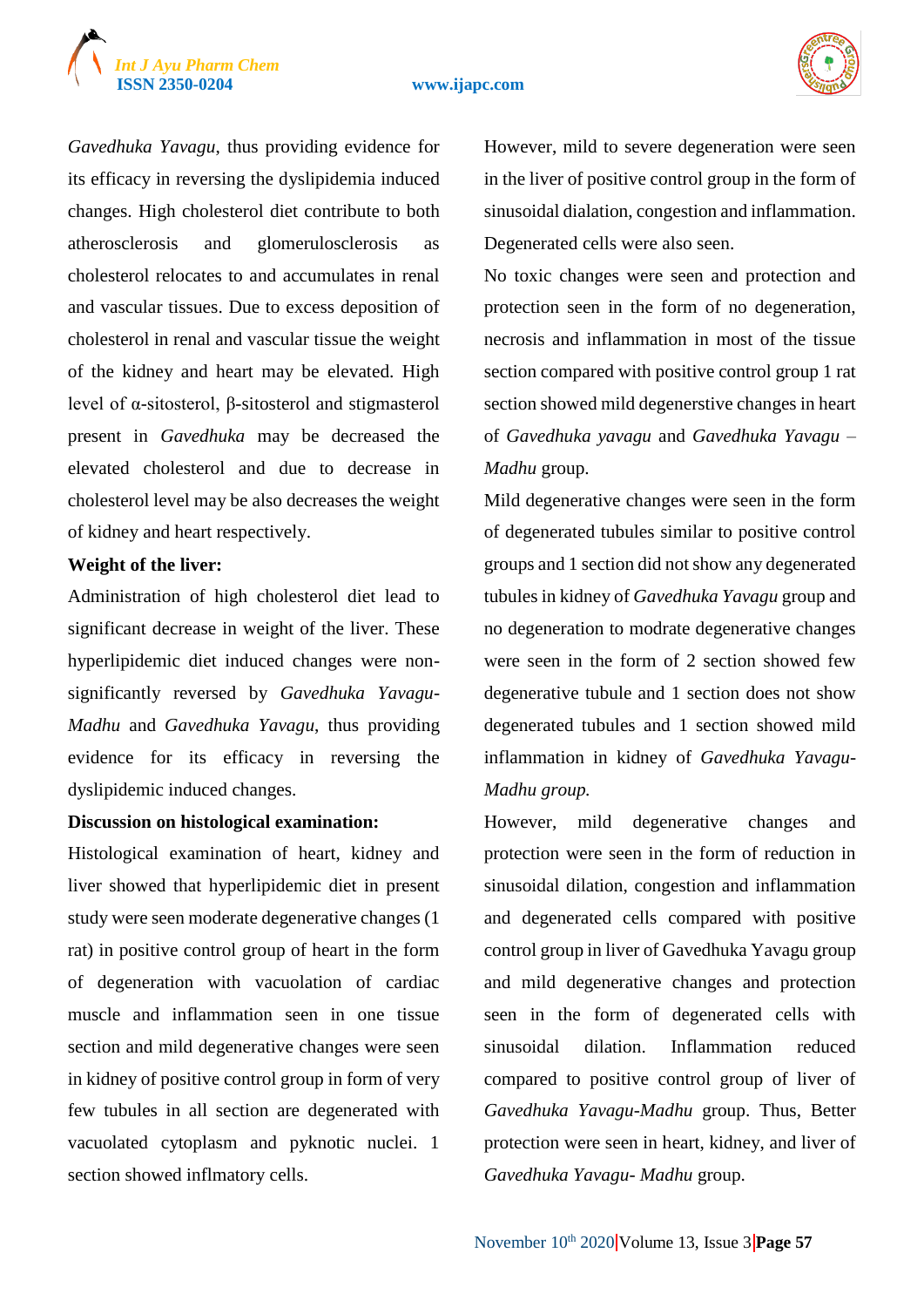# *Int J Ayu Pharm Chem*

## **ISSN 2350-0204 www.ijapc.com**



For any disease line of treatment depends on the basis of their *Samprapti Vighatana*. In the treatment of *Medoroga* the drug needed to tackle the *Vikrit meda*, *prakupit Vayu* and *Tikshna Jathragni*. Here *Gavedhuka* has *Kattu and Madhura rasa, Ushna virya, Kattu Vipaka, Kaphapittahara, Laghu-ruksha Guna* and *Karshaniya* in property and *Madhu* have *Kashaya, Madhura rasa* and *Ruksha, Guru Guna*. It is *Kaphapittahara, Chhedaka* and also *Yogavahi.* So, combination of both *Dravya* fulfils the *guru cha atarpana* criteria for samprapti Vighatana. Administration of *Gavedhuka Yavagu & Madhu* tackle the *prakupit Vayu, Tikshna Jathragni* and remove *prakupit meda* by improving the *Medo Dhatvagni*. Ultimately the proper *Upachaya* of *Medo Dhatu* occurs and removes the obstruction of *Srotas*. In this way it is the best combination to tackle the *Medoroga*.

# **Discussion on Chikitsa**

Briefly *Chikitsa* of *Medoroga* can be compiled into the following forms i.e. *Nidana Parivarjana*-Success of any treatment becomes very limited until and unless the *nidana sevana* is avoided.

 *Guru cha Atarpana*- critically analyzing the condition, it is apt to administer *Guru Ahara* i.e. food heavy for digestion but not leading to *Santarpana,* the reason being- Patients will be with increased appetite, so in such condition of *Atarpana ahara* is administered it will not lead to excess calories, and *Guru Ahara* will also take care of *Kshudha atimatra*. *Sthoulya chikitsa* commentators like *Chakrapani* and *Gangadhara*  had mentioned that *"Sthoka bhojana"* or *"Alpa*  *bhojana"* are the best *Karshana*. They have also given importance for *Laghu* and *Rooksha Ahara sevana*. *Ahara dravya* should be used after converting it to *Guru Samskara. (Prakritit Guru or Sanskarit Guru)*

 *Vata Sleshma Medohara* – The basic cause for *Medoroga* is *Kapha* and *Meda*, hence all the three have to be taken care by *vata sleshma Medohara Ahara.*

*Rukshana – Rukshana* is administration of therapeutics in the form of *Bahya Parimarjana Chikitsa – Teekshna rooksha Udvartana* for *Kapha Meda vilayana* by which the main *Dosha* and *Dushya* are treated. *Antah parimarjana chikitsa – Ruksha Ushana basti, lekhana basti* both these therapies maintain the *vata sthana* at same time checks *Kapha* and *Medo dhatu.*

# **CONCLUSION**

Dyslipidaemia can be studied under the broad Umbrella of *Medoroga.* It is one of the major modifiable risk factors for atherosclerosis and its consequences. *Gavedhuka-Madhu* group showed statistically significant reduction in serum Triglycerides, cholesterol, LDL and significant reduction in the weight of the Heart, Kidney and Liver compare to positive control group.There were statistically significant difference between the results of *Gavedhuka-Madhu* group and positive control group.*Gavedhuka-Madhu* is very effective combination to prevent and manage the Dyslipidaemia.